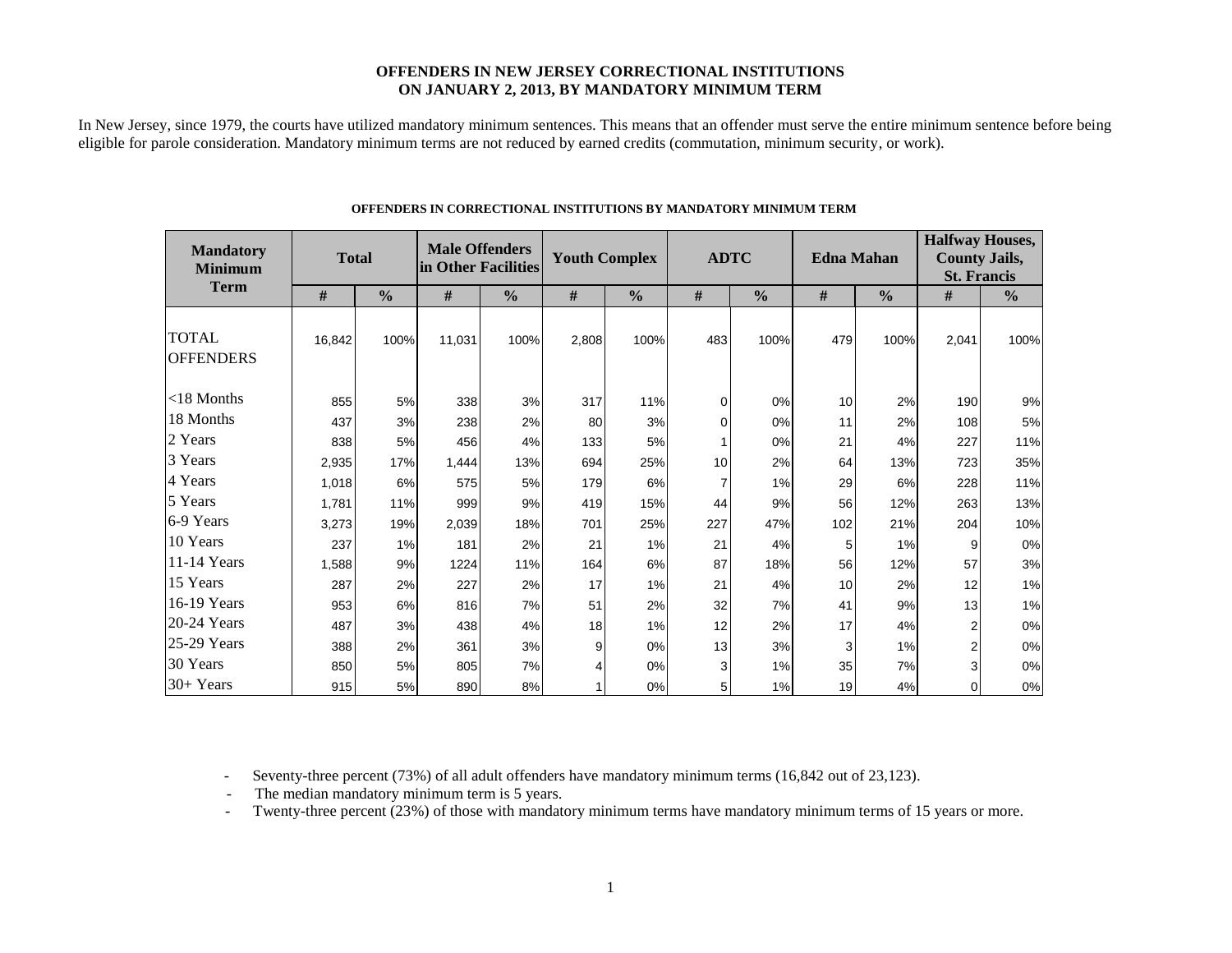|  |  |  | <b>Prison Complex Offenders By Mandatory Minimum Term</b> |
|--|--|--|-----------------------------------------------------------|
|--|--|--|-----------------------------------------------------------|

| <b>Institution</b>   | <b>Total</b> | < 18<br><b>Months</b> | 18<br><b>Months</b> | $\overline{2}$<br>Years | $\overline{\mathbf{3}}$<br><b>Years</b> | $\overline{\mathbf{4}}$<br>Years | 5<br>Years     | $6-9$<br><b>Years</b> | 10<br>Years | $11 - 14$<br><b>Years</b> | 15<br>Years    | $16 - 19$<br>Years | $20 - 24$<br><b>Years</b> | $25 - 29$<br>Years | 30<br>Years | $30+$<br>Years   |
|----------------------|--------------|-----------------------|---------------------|-------------------------|-----------------------------------------|----------------------------------|----------------|-----------------------|-------------|---------------------------|----------------|--------------------|---------------------------|--------------------|-------------|------------------|
|                      |              |                       |                     |                         |                                         |                                  |                |                       |             |                           |                |                    |                           |                    |             |                  |
| <b>Bayside</b>       | 783          | 24                    | 23                  | 43                      | 166                                     | 69                               | 132            | 201                   | 12          | 54                        | 12             | 19                 | 12                        | 6                  | 10          | $\mathbf 0$      |
| Main                 | 100%         | 3%                    | 3%                  | 5%                      | 21%                                     | 9%                               | 17%            | 26%                   | 2%          | 7%                        | 2%             | 2%                 | 2%                        | 1%                 | 1%          | 0%               |
|                      |              |                       |                     |                         |                                         |                                  |                |                       |             |                           |                |                    |                           |                    |             |                  |
| <b>Bayside</b>       | 442          | 21                    | 10                  | 30                      | 71                                      | 28                               | 50             | 86                    | 8           | 75                        | 14             | 24                 | 12                        | $\mathbf 0$        | 13          | 0                |
| Farm                 | 100%         | 5%                    | 2%                  | 7%                      | 16%                                     | 6%                               | 11%            | 19%                   | 2%          | 17%                       | 3%             | 5%                 | 3%                        | 0%                 | 3%          | 0%               |
|                      |              |                       |                     |                         |                                         |                                  |                |                       |             |                           |                |                    |                           |                    |             |                  |
| <b>Bayside</b>       | 223          | 14                    | 11                  | 16                      | 46                                      | 27                               | 34             | 48                    |             | 12                        | $\overline{c}$ | 9                  | $\overline{c}$            | $\Omega$           | 1           | 0                |
| Ancora               | 100%         | 6%                    | 5%                  | 7%                      | 21%                                     | 12%                              | 15%            | 22%                   | 0%          | 5%                        | 1%             | 4%                 | 1%                        | 0%                 | 0%          | 0%               |
|                      |              |                       |                     |                         |                                         |                                  |                |                       |             |                           |                |                    |                           |                    |             |                  |
| <b>Bayside Total</b> | 1,448        | 59                    | 44                  | 89                      | 283                                     | 124                              | 216            | 335                   | 21          | 141                       | 28             | 52                 | 26                        | 6                  | 24          | $\boldsymbol{0}$ |
|                      | 100%         | 4%                    | 3%                  | 6%                      | 20%                                     | 9%                               | 15%            | 23%                   | 1%          | 10%                       | 2%             | 4%                 | 2%                        | 0%                 | 2%          | 0%               |
| <b>CRAF</b>          | 77           | 15                    | $\overline{7}$      | 26                      | 19                                      | $\sqrt{3}$                       | $\overline{7}$ | $\mathbf 0$           | $\Omega$    | $\Omega$                  | 0              | $\mathbf 0$        | $\overline{0}$            | $\mathbf 0$        | $\pmb{0}$   | $\mathbf 0$      |
| <b>Jones Farm</b>    | 100%         | 19%                   | 9%                  | 34%                     | 25%                                     | 4%                               | 9%             | 0%                    | 0%          | 0%                        | 0%             | 0%                 | 0%                        | 0%                 | 0%          | 0%               |
|                      |              |                       |                     |                         |                                         |                                  |                |                       |             |                           |                |                    |                           |                    |             |                  |
| <b>CRAF</b>          | 267          | 50                    | 18                  | 26                      | 75                                      | 20                               | 30             | 34                    | 3           |                           |                |                    |                           |                    | 0           | $\Omega$         |
| <b>Reception</b>     | 100%         | 19%                   | 7%                  | 10%                     | 28%                                     | 7%                               | 11%            | 13%                   | 1%          | 3%                        | 0%             | 0%                 | 0%                        | 0%                 | 0%          | 0%               |
|                      |              |                       |                     |                         |                                         |                                  |                |                       |             |                           |                |                    |                           |                    |             |                  |
| <b>CRAF Total</b>    | 344          | 65                    | 25                  | 52                      | 94                                      | 23                               | 37             | 34                    | 3           |                           |                |                    |                           |                    | $\Omega$    | $\mathbf 0$      |
|                      | 100%         | 19%                   | 7%                  | 15%                     | 27%                                     | 7%                               | 11%            | 10%                   | 1%          | 2%                        | 0%             | 0%                 | 0%                        | 0%                 | 0%          | 0%               |
|                      |              |                       |                     |                         |                                         |                                  |                |                       |             |                           |                |                    |                           |                    |             |                  |
| <b>East Jersey</b>   | 1,299        | 3                     | 4                   | 5                       | 33                                      | 15                               | 32             | 156                   | 27          | 254                       | 55             | 236                | 125                       | 74                 | 194         | 86               |
| <b>Main</b>          | 100%         | 0%                    | 0%                  | 0%                      | 3%                                      | 1%                               | 2%             | 12%                   | 2%          | 20%                       | 4%             | 18%                | 10%                       | 6%                 | 15%         | 7%               |
| <b>East Jersey</b>   |              |                       |                     |                         |                                         |                                  |                |                       |             |                           |                |                    |                           |                    |             |                  |
|                      | 91           | 3                     | $\overline{c}$      | 6                       | 8                                       | 4                                | 16             | 26                    | 4           | 17                        |                | $\overline{2}$     | $\overline{c}$            | 0                  | $\mathbf 0$ | 0                |
| Camp                 | 100%         | 3%                    | 2%                  | 7%                      | 9%                                      | 4%                               | 18%            | 29%                   | 4%          | 19%                       | 1%             | 2%                 | 2%                        | 0%                 | 0%          | 0%               |
| <b>East Jersey</b>   | 1,390        | 6                     | 6                   | 11                      | 41                                      | 19                               | 48             | 182                   | 31          | 271                       | 56             | 238                | 127                       | 74                 | 194         | 86               |
| <b>Total</b>         | 100%         | 0%                    | 0%                  | 1%                      | 3%                                      | 1%                               | 3%             | 13%                   | 2%          | 19%                       | 4%             | 17%                | 9%                        | 5%                 | 14%         | 6%               |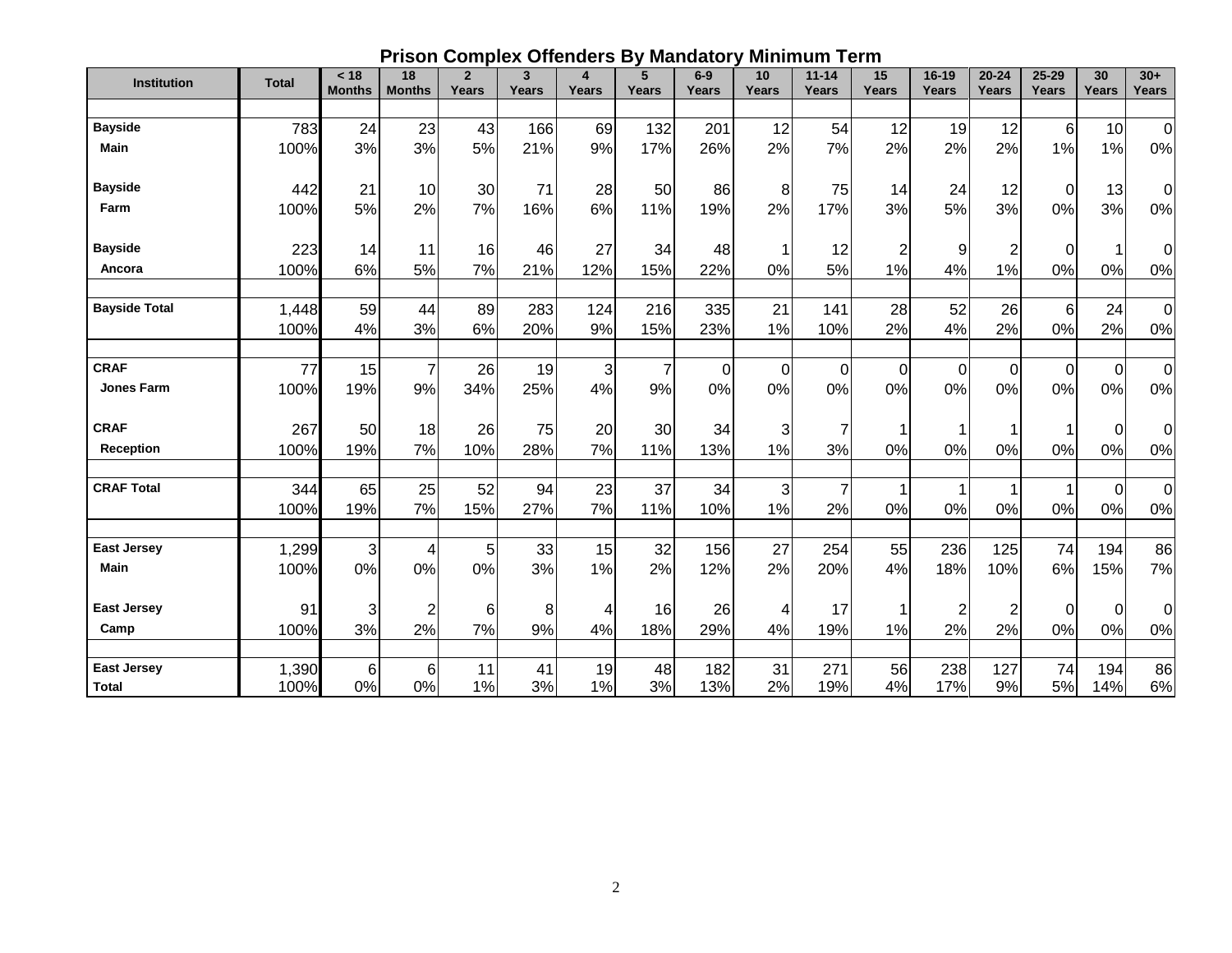# **Prison Complex Offenders By Mandatory Minimum Term**

| <b>Institution</b>                                  | <b>Total</b>  | < 18<br><b>Months</b> | 18<br><b>Months</b> | $\overline{2}$<br>Years | 3<br>Years | 4<br>Years | 5<br>Years | $6-9$<br>Years | 10<br>Years     | $11 - 14$<br>Years | 15<br>Years | 16-19<br>Years | $20 - 24$<br>Years | $25 - 29$<br>Years | 30<br>Years | $30+$<br>Years |
|-----------------------------------------------------|---------------|-----------------------|---------------------|-------------------------|------------|------------|------------|----------------|-----------------|--------------------|-------------|----------------|--------------------|--------------------|-------------|----------------|
|                                                     |               |                       |                     |                         |            |            |            |                |                 |                    |             |                |                    |                    |             |                |
| <b>Midstate</b>                                     | 298           | 12                    | 14                  | 22                      | 102        | 31         | 48         | 54             | 3               | $\overline{9}$     | 0           | 3              | $\Omega$           | $\mathbf 0$        | $\Omega$    | $\overline{0}$ |
|                                                     | 100%          | 4%                    | 5%                  | 7%                      | 34%        | 10%        | 16%        | 18%            | 1%              | 3%                 | 0%          | 1%             | 0%                 | 0%                 | 0%          | $0\%$          |
|                                                     |               |                       |                     |                         |            |            |            |                |                 |                    |             |                |                    |                    |             |                |
| <b>NJ State Prison</b>                              | 1,686         | 18                    | 9                   | 14                      | 31         | 13         | 21         | 87             | 17              | 65                 | 27          | 82             | 84                 | 165                | 319         | 734            |
|                                                     | 100%          | 1%                    | 1%                  | 1%                      | 2%         | 1%         | 1%         | 5%             | 1%              | 4%                 | 2%          | 5%             | 5%                 | 10%                | 19%         | 44%            |
| <b>Northern</b>                                     | 1,494         | 27                    | 25                  | 46                      | 166        | 63         | 121        | 358            | 32              | 220                | 32          | 146            | 67                 | 48                 | 117         | 26             |
| <b>Main</b>                                         | 100%          | 2%                    | 2%                  | 3%                      | 11%        | 4%         | 8%         | 24%            | 2%              | 15%                | 2%          | 10%            | 4%                 | 3%                 | 8%          | 2%             |
|                                                     |               |                       |                     |                         |            |            |            |                |                 |                    |             |                |                    |                    |             |                |
| <b>Northern</b>                                     | 393           | 15                    |                     | 23                      | 70         | 32         | 58         | 80             | 14              | 45                 | 8           | 25             | 6                  |                    |             | $\overline{2}$ |
| <b>Ad Seg Male</b>                                  | 100%          | 4%                    | 2%                  | 6%                      | 18%        | 8%         | 15%        | 20%            | 4%              | 11%                | 2%          | 6%             | 2%                 | 0%                 | 2%          | 1%             |
|                                                     |               |                       |                     |                         |            |            |            |                |                 |                    |             |                |                    |                    |             |                |
| <b>Northern Total</b>                               | 1,887         | 42                    | 32                  | 69                      | 236        | 95         | 179        | 438            | 46              | 265                | 40          | 171            | 73                 | 49                 | 124         | 28             |
|                                                     | 100%          | 2%                    | 2%                  | 4%                      | 13%        | 5%         | 9%         | 23%            | 2%              | 14%                | 2%          | 9%             | 4%                 | 3%                 | 7%          | 1%             |
| <b>Southern</b>                                     |               | 81                    | 73                  | 121                     | 376        | 146        | 197        | 230            | $6\phantom{1}6$ | 66                 | 8           | 23             | 5                  | $\overline{2}$     |             | $\overline{0}$ |
|                                                     | 1,339<br>100% | 6%                    | 5%                  | 9%                      | 28%        | 11%        | 15%        | 17%            | 0%              | 5%                 | 1%          | 2%             | 0%                 | 0%                 | 5<br>0%     | $0\%$          |
|                                                     |               |                       |                     |                         |            |            |            |                |                 |                    |             |                |                    |                    |             |                |
| <b>South Woods</b>                                  | 2,639         | 55                    | 35                  | 78                      | 281        | 124        | 253        | 679            | 54              | 400                | 67          | 246            | 122                | 64                 | 139         | 42             |
|                                                     | 100%          | 2%                    | 1%                  | 3%                      | 11%        | 5%         | 10%        | 26%            | 2%              | 15%                | 3%          | 9%             | 5%                 | 2%                 | 5%          | 2%             |
|                                                     |               |                       |                     |                         |            |            |            |                |                 |                    |             |                |                    |                    |             |                |
| <b>Subtotal</b>                                     | 11,031        | 338                   | 238                 | 456                     | 1,444      | 575        | 999        | 2,039          | 181             | 1,224              | 227         | 816            | 438                | 361                | 805         | 890            |
| <b>Male Offenders in</b><br><b>Other Facilities</b> | 100%          | 3%                    | 2%                  | 4%                      | 13%        | 5%         | 9%         | 18%            | 2%              | 11%                | 2%          | 7%             | 4%                 | 3%                 | 7%          | 8%             |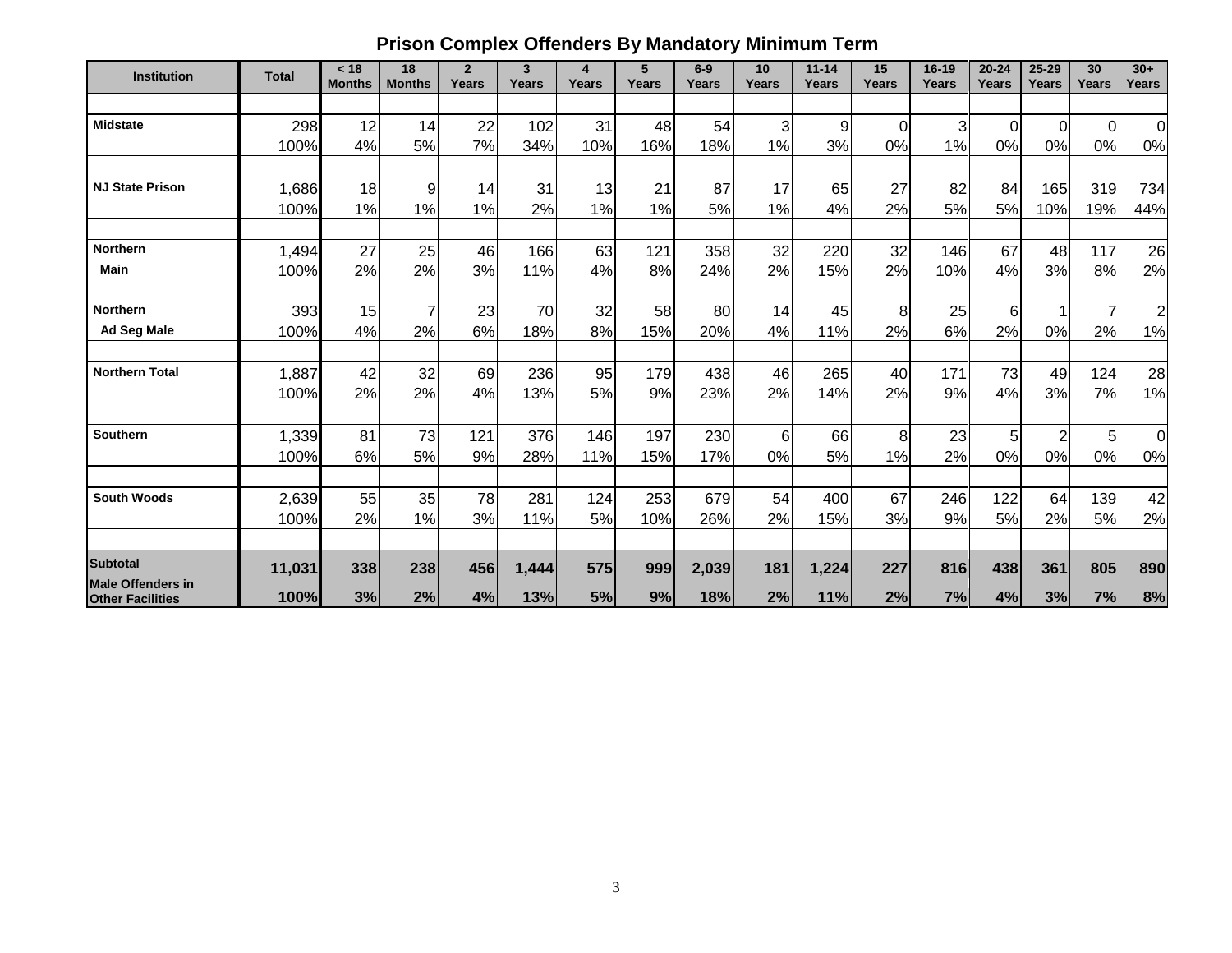| <b>Institution</b>    | Total  | < 18<br><b>Months</b> | 18<br><b>Months</b> | $\overline{2}$<br>Years | 3<br>Years | 4<br>Years | 5<br>Years | $6-9$<br>Years | 10<br>Years | $11 - 14$<br>Years | 15<br>Years     | $16 - 19$<br>Years | $20 - 24$<br>Years | $25 - 29$<br>Years | 30<br>Years | $30+$<br><b>Years</b> |
|-----------------------|--------|-----------------------|---------------------|-------------------------|------------|------------|------------|----------------|-------------|--------------------|-----------------|--------------------|--------------------|--------------------|-------------|-----------------------|
|                       |        |                       |                     |                         |            |            |            |                |             |                    |                 |                    |                    |                    |             |                       |
| <b>ADTC</b>           | 483    |                       | 01                  |                         | 10         |            | 44         | 227            | 21          | 87                 | 21              | 32                 | 12                 | 13                 |             | 5                     |
|                       | 100%   | 0%                    | 0%                  | 0%                      | 2%         | $1\%$      | 9%         | 47%            | 4%          | 18%                | 4%              | $7\%$              | 2%                 | 3%                 | 1%          | 1%                    |
|                       |        |                       |                     |                         |            |            |            |                |             |                    |                 |                    |                    |                    |             |                       |
| <b>Subtotal</b>       | 11,514 | 338                   | 238                 | 457                     | ,454       | 582        | 1,043      | 2,266          | 202         | 1,311              | 248             | 848                | 450                | 374                | 808         | 895                   |
|                       | 100%   | 3%                    | 2%                  | 4%                      | 13%        | 5%         | 9%         | 20%            | 2%          | 11%                | 2%              | 7%                 | 4%                 | 3%                 | 7%          | 8%                    |
|                       |        |                       |                     |                         |            |            |            |                |             |                    |                 |                    |                    |                    |             |                       |
| <b>Mahan - Female</b> | 479    | 10 <sub>1</sub>       |                     | 21                      | 64         | 29         | 56         | 102            | 5           | 56                 | 10 <sub>l</sub> | 41                 | 17                 |                    | 35          | 19                    |
| <b>Prison</b>         | 100%   | 2%                    | 2%                  | 4%                      | 13%        | 6%         | 12%        | 21%            | $1\%$       | 12%                | 2%              | 9%                 | 4%                 | 1%                 | 7%          | 4%                    |
|                       |        |                       |                     |                         |            |            |            |                |             |                    |                 |                    |                    |                    |             |                       |
| <b>Total Prison</b>   | 11,993 | 348                   | 249                 | 478                     | 1,518      | 611        | ,099       | 2,368          | 207         | 1,367              | 258             | 889                | 467                | 377                | 843         | 914                   |
| <b>Complex</b>        | 100%   | 3%                    | 2%                  | 4%                      | 13%        | 5%         | 9%         | 20%            | 2%          | 11%                | 2%              | 7%                 | 4%                 | 3%                 | 7%          | 8%                    |

## **Prison Complex Offenders By Mandatory Minimum Term**

### **ADTC MALE OFFENDERS IN OTHER FACILITIES FEMALE OFFENDERS**

### 5 Yrs 9.1% 6-9 Yrs 47.0% 10-14 Yrs 22.4% 15 Yrs or More 17.8%  $-3$  Yrs<br>2.1%  $<$  18 Months 0.0% 2 Yrs 0.2% 4 Yrs 1.4% 18 Months 0.0%

The median mandatory minimum term at ADTC is 8 years 6 months.

Seventy-nine percent (79%) of the ADTC population have mandatory minimum sentences (483 of 611).

Forty percent (40%) have mandatory minimum terms of 10 years or longer.



Of the 15,039 Male Offenders in Other Facilities, 73% (11,031) have mandatory minimum terms.

The median mandatory minimum term for Male Offenders in Other Facilities is 6.7 years (ADTC excluded).

Ninety-one percent (91%) of New Jersey State Prison inmates have mandatory minimum terms and 85% percent of those have minimum terms of 15 years or more.



The median mandatory minimum term at Edna Mahan is 6 years.

At Edna Mahan, 61% of the females housed have minimum terms (479 of 783).

Forty percent (40%) of the females with mandatory minimum terms have terms of 5 years or less.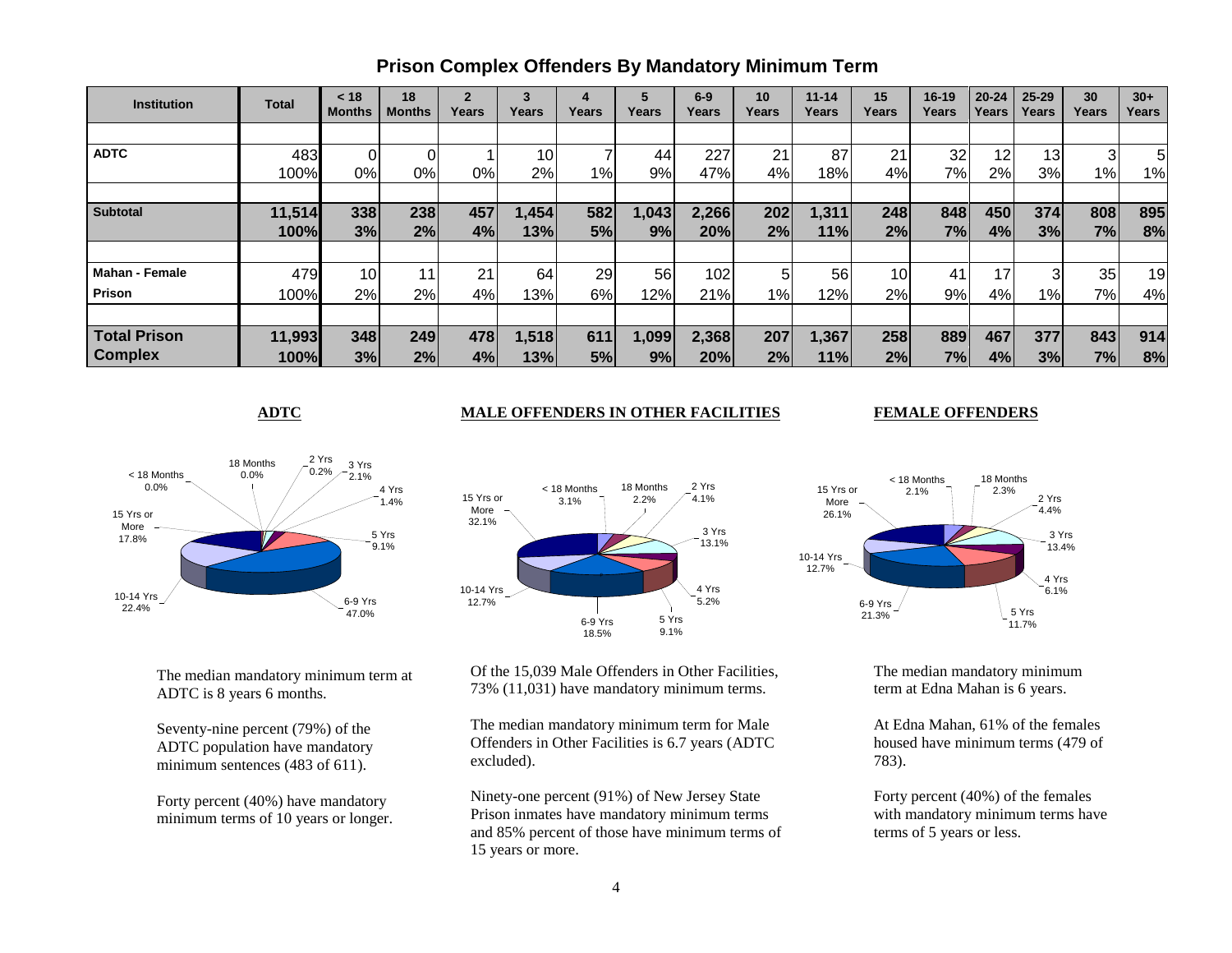# **Youth Complex Offenders By Mandatory Minimum Term**

| <b>Institution</b>         | <b>Total</b> | < 18<br><b>Months</b> | 18<br><b>Months</b> | $\overline{2}$<br>Years | 3<br>Years | $\overline{\mathbf{4}}$<br>Years | 5<br>Years | $6-9$<br>Years | 10<br>Years    | $11 - 14$<br>Years | 15<br><b>Years</b> | $16 - 19$<br>Years | $20 - 24$<br><b>Years</b> | $25 - 29$<br>Years | 30<br>Years    | $30+$<br><b>Years</b> |
|----------------------------|--------------|-----------------------|---------------------|-------------------------|------------|----------------------------------|------------|----------------|----------------|--------------------|--------------------|--------------------|---------------------------|--------------------|----------------|-----------------------|
|                            |              |                       |                     |                         |            |                                  |            |                |                |                    |                    |                    |                           |                    |                |                       |
| <b>Garden State</b>        | 1,368        | 104                   | 29                  | 51                      | 312        | 86                               | 215        | 381            | 14             | 101                | 12                 | 38                 | 14                        | $6 \mid$           | 4              |                       |
|                            | 100%         | 8%                    | 2%                  | 4%                      | 23%        | 6%                               | 16%        | 28%            | 1%             | 7%                 | 1%                 | 3%                 | 1%                        | 0%                 | 0%             | 0%                    |
|                            |              |                       |                     |                         |            |                                  |            |                |                |                    |                    |                    |                           |                    |                |                       |
| <b>Mountainview</b>        | 677          | 132                   | 24                  | 55                      | 194        | 49                               | 96         | 122            | $\Omega$       | 5                  | 0                  | $\overline{0}$     | $\Omega$                  | $\overline{0}$     | $\Omega$       | $\overline{0}$        |
|                            | 100%         | 19%                   | 4%                  | 8%                      | 29%        | 7%                               | 14%        | 18%            | 0%             | 1%                 | 0%                 | 0%                 | 0%                        | 0%                 | 0%             | 0%                    |
|                            |              |                       |                     |                         |            |                                  |            |                |                |                    |                    |                    |                           |                    |                |                       |
| Wagner                     | 445          | 35                    | 15                  | 12                      | 112        | 25                               | 72         | 117            | 4              | 39                 | 2                  | $\overline{7}$     | 3                         | $\overline{2}$     | $\overline{0}$ | $\overline{0}$        |
| Main                       | 100%         | 8%                    | 3%                  | 3%                      | 25%        | 6%                               | 16%        | 26%            | 1%             | 9%                 | 0%                 | 2%                 | 1%                        | 0%                 | $0\%$          | 0%                    |
|                            |              |                       |                     |                         |            |                                  |            |                |                |                    |                    |                    |                           |                    |                |                       |
| Wagner                     | 214          | 21                    | 6                   | 9                       | 52         | 15                               | 28         | 59             |                | 13                 | 2                  | 6                  | 1                         |                    | 0              | 0l                    |
| Ad Seg                     | 100%         | 10%                   | 3%                  | 4%                      | 24%        | 7%                               | 13%        | 28%            | 0%             | 6%                 | 1%                 | 3%                 | 0%                        | 0%                 | 0%             | 0%                    |
| Wagner                     | 104          | 25                    | 6                   | 6                       | 24         | 4                                | 8          | 22             | $\overline{2}$ | 6                  | 1                  | 0                  | $\overline{0}$            | $\overline{0}$     | $\Omega$       | $\overline{0}$        |
| <b>Minimum Units</b>       | 100%         | 24%                   | 6%                  | 6%                      | 23%        | 4%                               | 8%         | 21%            | 2%             | 6%                 | 1%                 | 0%                 | 0%                        | 0%                 | 0%             | 0%                    |
|                            |              |                       |                     |                         |            |                                  |            |                |                |                    |                    |                    |                           |                    |                |                       |
| Wagner                     | 763          | 81                    | 27                  | 27                      | 188        | 44                               | 108        | 198            | 7              | 58                 | 5                  | 13                 | 4                         | $\overline{3}$     | $\Omega$       | $\overline{0}$        |
| <b>Total</b>               | 100%         | 11%                   | 4%                  | 4%                      | 25%        | 6%                               | 14%        | 26%            | 1%             | 8%                 | 1%                 | 2%                 | 1%                        | 0%                 | 0%             | 0%                    |
|                            |              |                       |                     |                         |            |                                  |            |                |                |                    |                    |                    |                           |                    |                |                       |
| <b>Total Youth Complex</b> | 2,808        | 317                   | 80                  | 133                     | 694        | 179                              | 419        | 701            | 21             | 164                | 17                 | 51                 | 18                        | 9 <sub>l</sub>     |                |                       |
|                            | 100%         | 11%                   | 3%                  | 5%                      | 25%        | 6%                               | 15%        | 25%            | 1%             | 6%                 | 1%                 | 2%                 | 1%                        | 0%                 | 0%             | 0%                    |